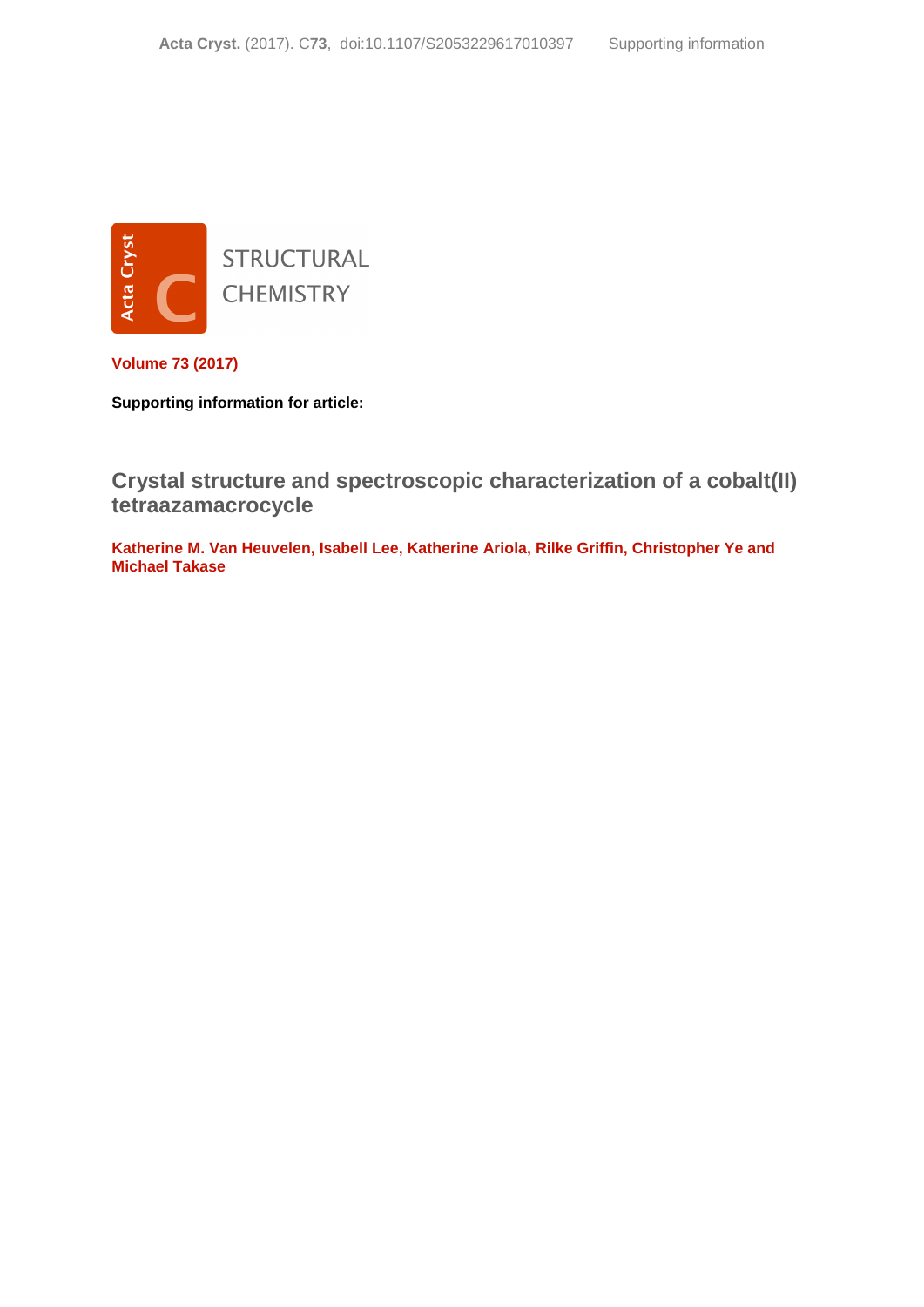## **Supporting information**



**Figure S1** The crystal packing of complex **1**.



**Figure S2** UV-visible spectra of complex **1** collected in acetonitrile (black solid line), methanol (thick blue dashed line), and chloroform (red dashed line).



**Figure S3** UV-visible spectra of complex 1 in acetonitrile at time point zero (black solid line) and after six hours at room temperature (red dashed line).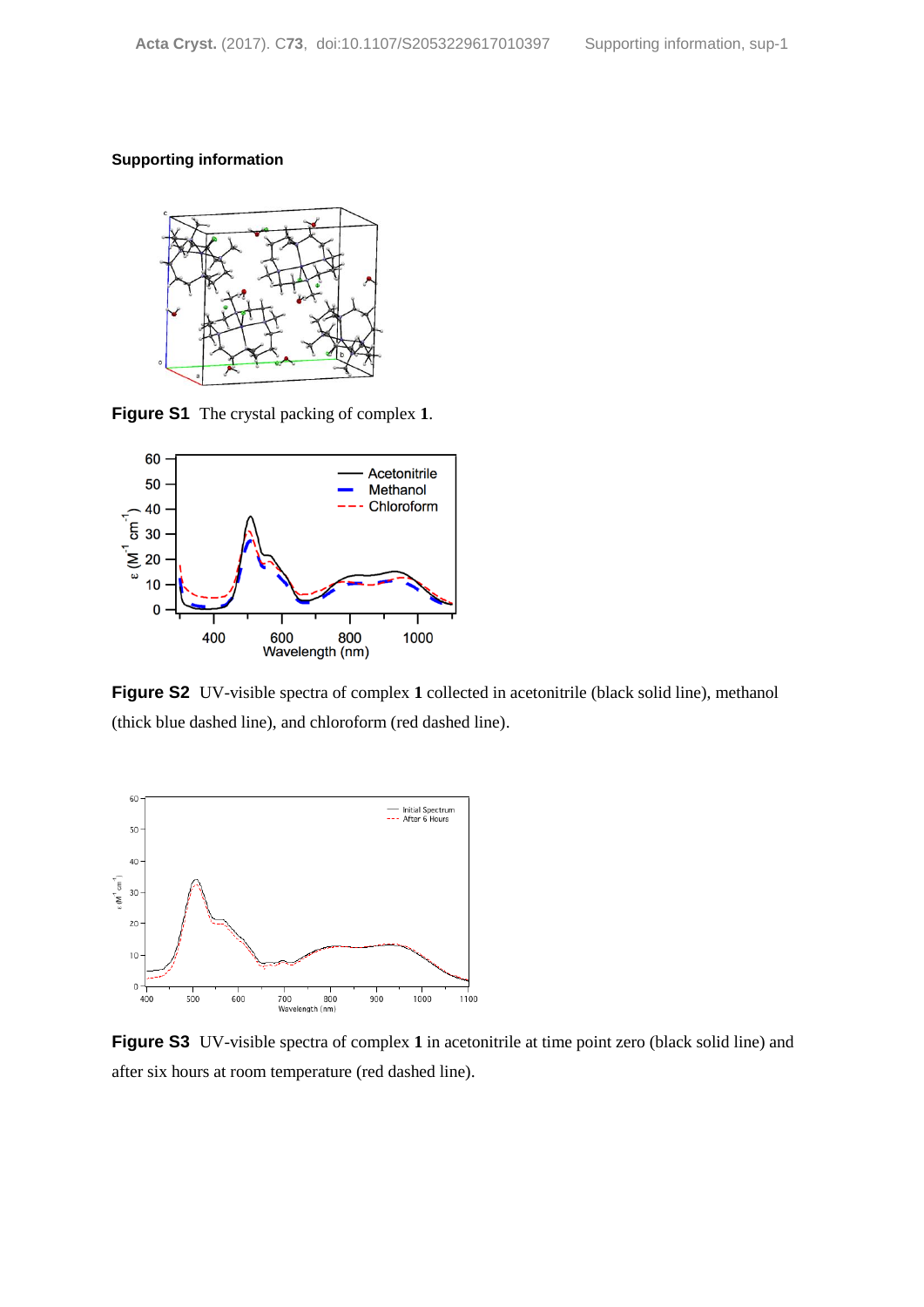

**Figure S4** UV-visible spectrum of complex **1** in chloroform at time point zero (black solid line) and after six hours at room temperature (red dashed line).

**Table S1** Complete geometric parameters of complex **1** (Å, º)

| $Cl1-C01$          | 2.3022(3)  | $C12 - H12C$ | 0.9800     |
|--------------------|------------|--------------|------------|
| $Co1 - N3$         | 2.1066(8)  | $N3 - C13$   | 1.4877(12) |
| $Co1 - N1$         | 2.1158(8)  | $N3-C6$      | 1.4920(12) |
| $Co1 - N2$         | 2.2208(9)  | $C6-C7$      | 1.5218(14) |
| $Co1 - N4$         | 2.2427(9)  | $C6 - H6A$   | 0.9900     |
| $N1 - C10$         | 1.4880(13) | $C6 - H6B$   | 0.9900     |
| $N1 - C11$         | 1.4883(13) | $C7-C8$      | 1.5217(14) |
| $N1 - C1$          | 1.4953(13) | $C7 - H7A$   | 0.9900     |
| $C1-C2$            | 1.5204(14) | $C7 - H7B$   | 0.9900     |
| Cl <sub>–H1A</sub> | 0.9900     | $C8 - N4$    | 1.4937(13) |
| $Cl-H1B$           | 0.9900     | $C8 - H8A$   | 0.9900     |
| $C2-C3$            | 1.5218(14) | $C8 - H8B$   | 0.9900     |
| $C2-H2A$           | 0.9900     | $C13 - H13A$ | 0.9800     |
| $C2 - H2B$         | 0.9900     | $C13 - H13B$ | 0.9800     |
| $C3 - N2$          | 1.4934(12) | C13-H13C     | 0.9800     |
| $C3 - H3A$         | 0.9900     | $N4 - C14$   | 1.4832(13) |
| $C3 - H3B$         | 0.9900     | $N4 - C9$    | 1.4880(12) |
| $C11 - H11A$       | 0.9800     | $C9 - C10$   | 1.5164(14) |
| $C11 - H11B$       | 0.9800     | $C9 - H9A$   | 0.9900     |
| $C11 - H11C$       | 0.9800     | $C9 - H9B$   | 0.9900     |
| $N2 - C12$         | 1.4828(13) | $C10 - H10A$ | 0.9900     |
| $N2-C4$            | 1.4856(12) | $C10 - H10B$ | 0.9900     |
| $C4 - C5$          | 1.5152(14) | $C14 - H14A$ | 0.9800     |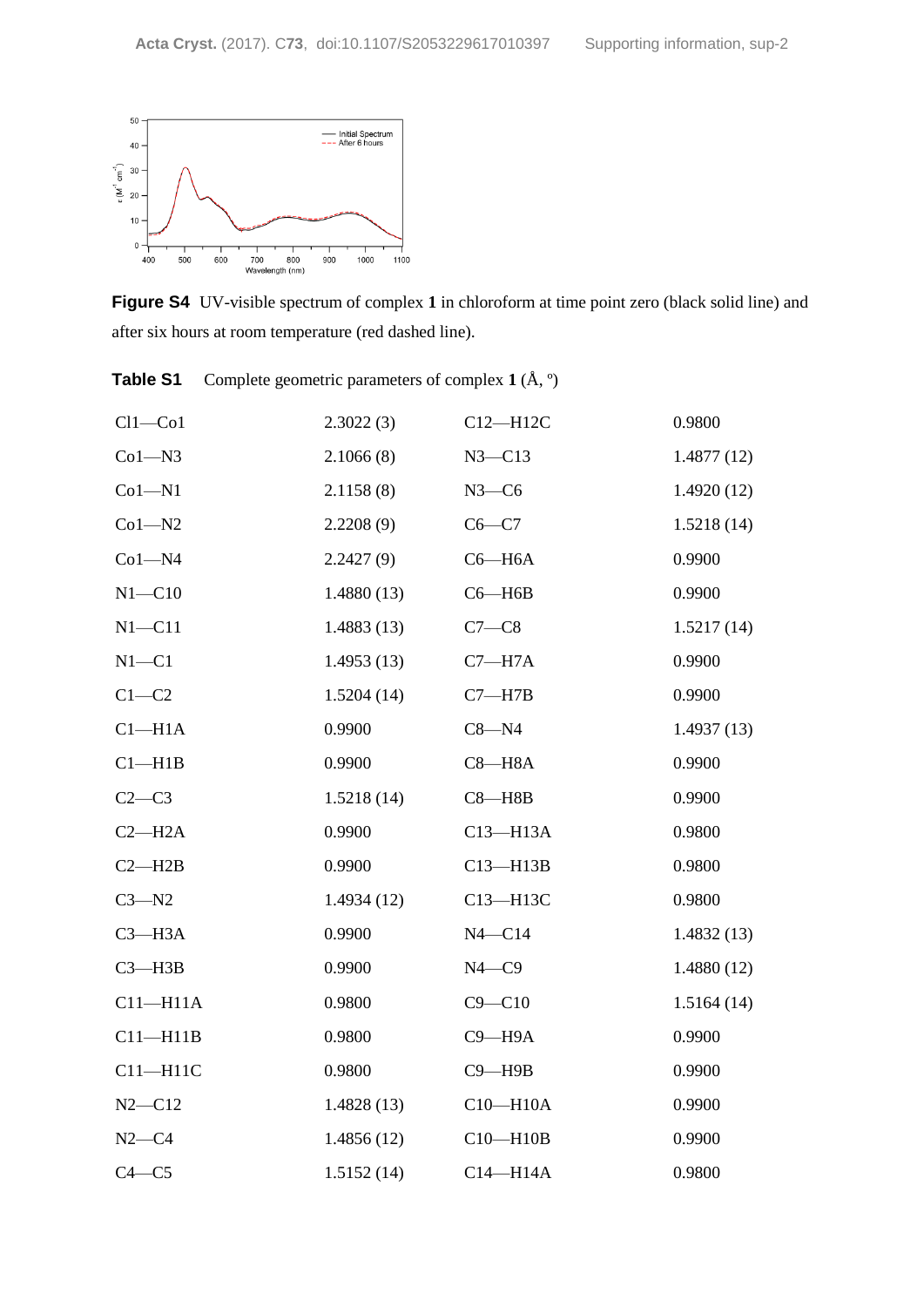| $C4 - H4A$           | 0.9900     | $C14 - H14B$        | 0.9800    |
|----------------------|------------|---------------------|-----------|
| $C4 - H4B$           | 0.9900     | C14-H14C            | 0.9800    |
| $C5 - N3$            | 1.4919(12) | O2W-H2W2            | 0.820(13) |
| $C5 - H5A$           | 0.9900     | $O2W - H2W1$        | 0.825(13) |
| $C5 - H5B$           | 0.9900     | $O1W - H1W1$        | 0.869(13) |
| $C12 - H12A$         | 0.9800     | $O1W - H1W2$        | 0.869(12) |
| $C12 - H12B$         | 0.9800     |                     |           |
| $N3$ –Col–N1         | 137.57(3)  | $H12A - C12 - H12B$ | 109.5     |
| $N3$ –Col–N2         | 84.26(3)   | N2-C12-H12C         | 109.5     |
| $N1$ -Co $1$ -N2     | 92.53(3)   | H12A-C12-H12C       | 109.5     |
| $N3$ — $Co1$ — $N4$  | 91.52(3)   | H12B-C12-H12C       | 109.5     |
| $N1$ -Co $1$ -N4     | 83.81 (3)  | $C13 - N3 - C5$     | 108.51(7) |
| $N2$ –Co1–N4         | 169.13(3)  | $C13 - N3 - C6$     | 109.67(7) |
| $N3$ –Col–Cl1        | 112.70(2)  | $C5 - N3 - C6$      | 107.56(7) |
| $N1$ -Co $1$ -Cl $1$ | 109.71(2)  | $C13 - N3 - C01$    | 108.07(6) |
| $N2$ –Co1–Cl1        | 96.12(2)   | $C5 - N3 - C01$     | 107.42(5) |
| $N4$ –Co $1$ –Cl $1$ | 94.75(2)   | $C6 - N3 - C01$     | 115.42(6) |
| $C10 - N1 - C11$     | 108.94(8)  | $N3 - C6 - C7$      | 115.18(8) |
| $C10 - N1 - C1$      | 107.64(7)  | $N3$ — $C6$ — $H6A$ | 108.5     |
| $C11 - N1 - C1$      | 109.33(7)  | $C7-C6-H6A$         | 108.5     |
| $C10 - N1 - Co1$     | 107.28(5)  | $N3$ –C6–H6B        | 108.5     |
| $C11 - N1 - Co1$     | 108.64(6)  | $C7-C6-H6B$         | 108.5     |
| $Cl-M1-C01$          | 114.86(6)  | $H6A - C6 - H6B$    | 107.5     |
| $N1-C1-C2$           | 115.32(8)  | $C8-C7-C6$          | 113.94(8) |
| $N1-C1-H1A$          | 108.4      | $C8-C7-H7A$         | 108.8     |
| $C2-C1-H1A$          | 108.4      | $C6-C7-H7A$         | 108.8     |
| $N1-C1-H1B$          | 108.4      | $C8-C7-H7B$         | 108.8     |
| $C2-C1-H1B$          | 108.4      | $C6-C7-H7B$         | 108.8     |
| $H1A - C1 - H1B$     | 107.5      | $H7A - C7 - H7B$    | 107.7     |
| $C1-C2-C3$           | 114.11(8)  | $N4 - C8 - C7$      | 114.74(8) |
| $C1-C2-H2A$          | 108.7      | N4-C8-H8A           | 108.6     |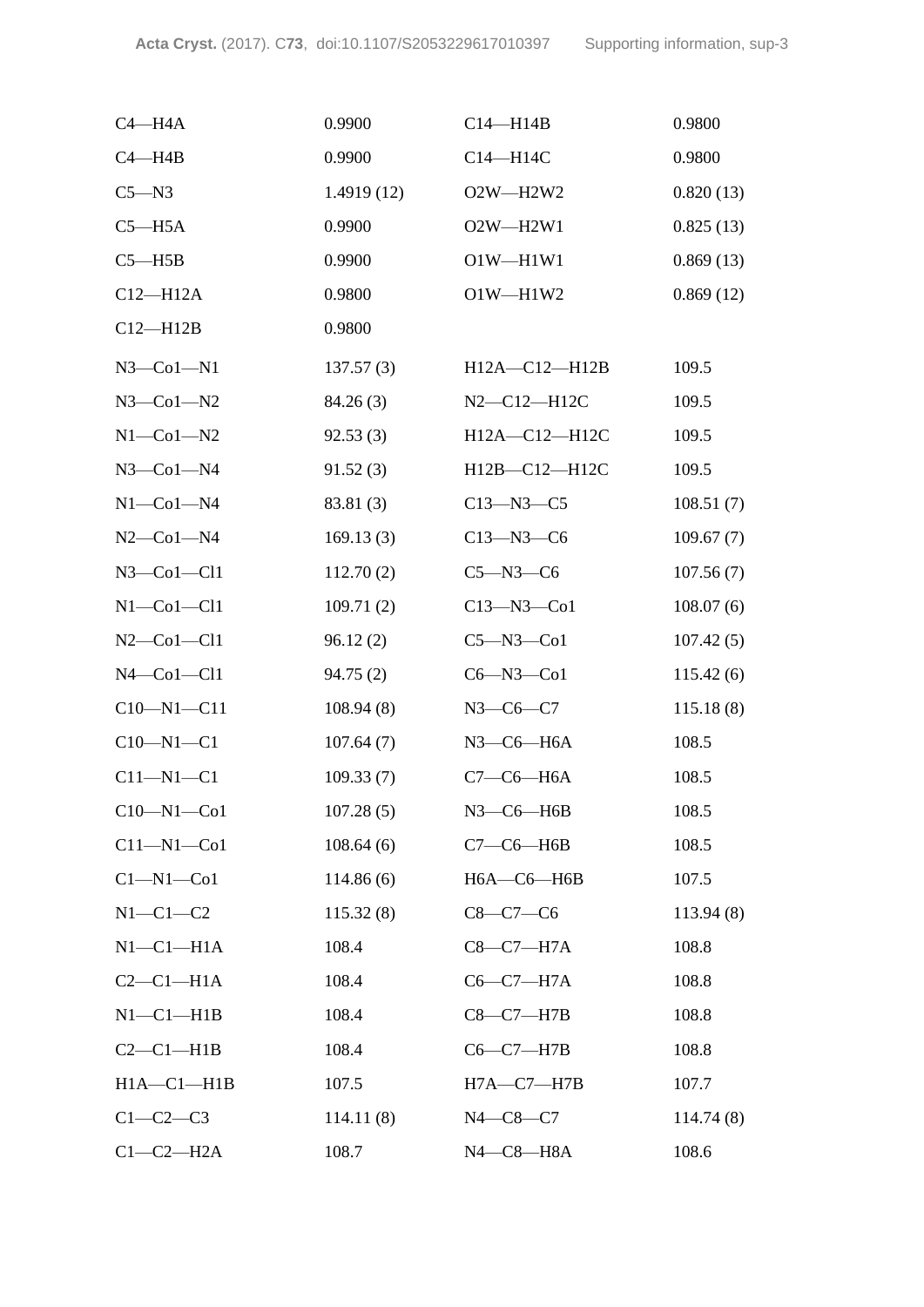| $C3-C2-H2A$         | 108.7     | $C7-C8-H8A$           | 108.6     |
|---------------------|-----------|-----------------------|-----------|
| $C1-C2-H2B$         | 108.7     | $N4$ — $C8$ — $H8B$   | 108.6     |
| $C3-C2-H2B$         | 108.7     | $C7-C8—H8B$           | 108.6     |
| $H2A-C2-H2B$        | 107.6     | <b>H8A-C8-H8B</b>     | 107.6     |
| $N2 - C3 - C2$      | 114.95(8) | N3-C13-H13A           | 109.5     |
| $N2-C3-H3A$         | 108.5     | $N3 - C13 - H13B$     | 109.5     |
| $C2-C3-H3A$         | 108.5     | H13A-C13-H13B         | 109.5     |
| $N2-C3-H3B$         | 108.5     | N3-C13-H13C           | 109.5     |
| $C2-C3-H3B$         | 108.5     | H13A-C13-H13C         | 109.5     |
| H3A-C3-H3B          | 107.5     | H13B-C13-H13C         | 109.5     |
| $N1 - C11 - H11A$   | 109.5     | $C14 - N4 - C9$       | 107.26(8) |
| $NI - CI1 - H11B$   | 109.5     | $C14 - N4 - C8$       | 108.50(8) |
| $H11A - C11 - H11B$ | 109.5     | $C9 - N4 - C8$        | 108.42(8) |
| $N1 - C11 - H11C$   | 109.5     | $C14 - N4 - C01$      | 116.11(6) |
| H11A-C11-H11C       | 109.5     | $C9 - N4 - C01$       | 102.10(6) |
| H11B-C11-H11C       | 109.5     | $C8 - N4 - C01$       | 113.85(6) |
| $C12 - N2 - C4$     | 107.79(8) | $N4 - C9 - C10$       | 110.88(8) |
| $C12 - N2 - C3$     | 108.57(8) | N4-C9-H9A             | 109.5     |
| $C4 - N2 - C3$      | 108.68(8) | $C10-C9-H9A$          | 109.5     |
| $C12 - N2 - C01$    | 116.32(6) | $N4$ — $C9$ — $H9B$   | 109.5     |
| $C4 - N2 - C01$     | 102.02(6) | C10-C9-H9B            | 109.5     |
| $C3 - N2 - C01$     | 112.94(6) | Н9А-С9-Н9В            | 108.1     |
| $N2-C4-C5$          | 111.35(8) | $N1 - C10 - C9$       | 110.97(8) |
| $N2-C4-H4A$         | 109.4     | $N1-C10-H10A$         | 109.4     |
| $C5-C4-H4A$         | 109.4     | C9-C10-H10A           | 109.4     |
| $N2$ –C4–H4B        | 109.4     | $N1 - C10 - H10B$     | 109.4     |
| $C5-C4-H4B$         | 109.4     | C9-C10-H10B           | 109.4     |
| HA—C4—H4B           | 108.0     | $H10A - C10 - H10B$   | 108.0     |
| $N3-C5-C4$          | 110.45(8) | N4-C14-H14A           | 109.5     |
| $N3$ –C5–H5A        | 109.6     | $N4$ — $C14$ — $H14B$ | 109.5     |
| $C4-C5-H5A$         | 109.6     | H14A-C14-H14B         | 109.5     |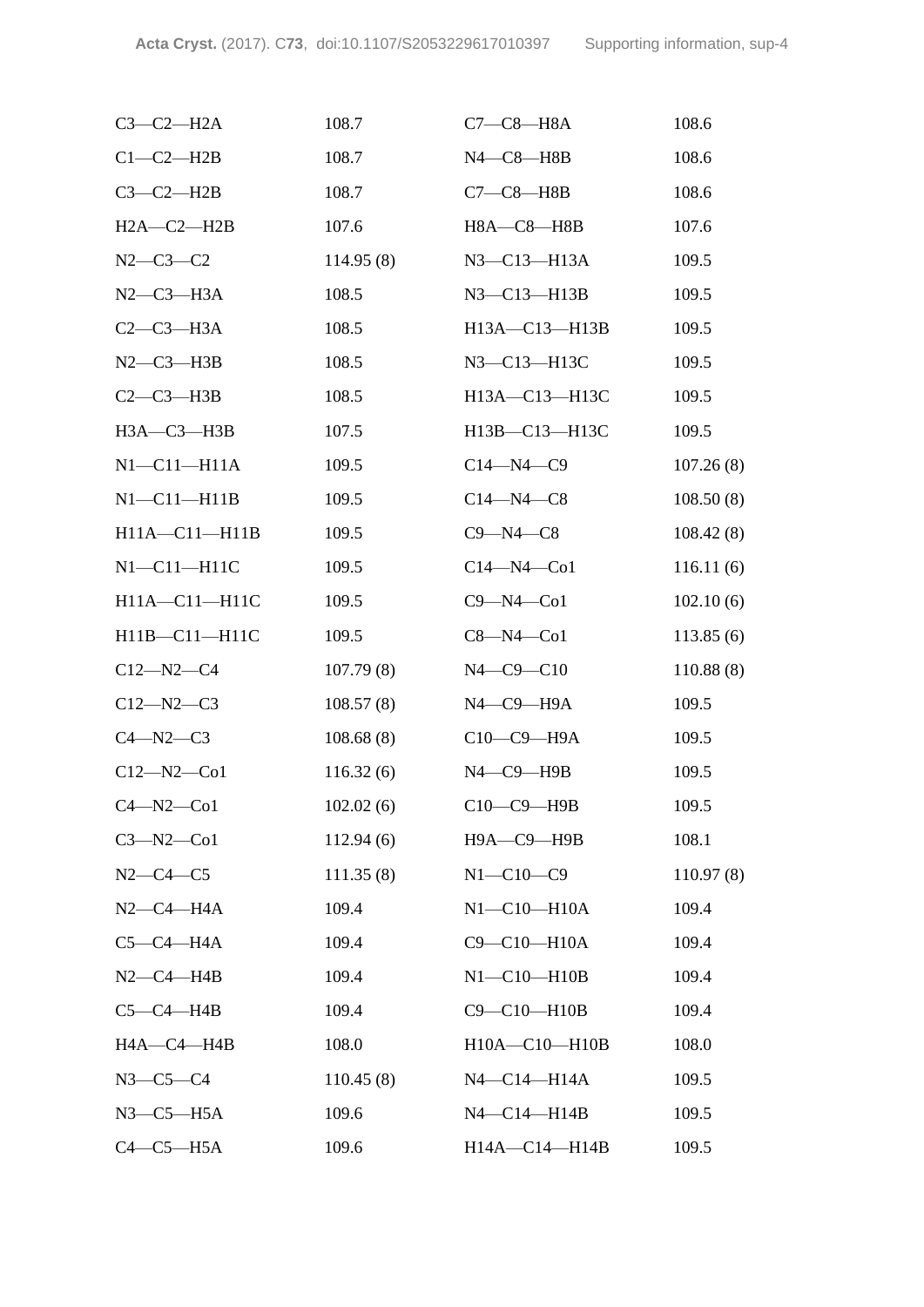| $N3$ — $C5$ —H5B  | 109.6 | $N4$ —C14—H14C          | 109.5     |
|-------------------|-------|-------------------------|-----------|
| $C4 - C5 - H5B$   | 109.6 | $H14A - C14 - H14C$     | 109.5     |
| $H5A - C5 - H5B$  | 108.1 | $H14B - C14 - H14C$     | 109.5     |
| $N2$ —C12—H12A    | 109.5 | $H2W2$ — $O2W$ — $H2W1$ | 103.8(16) |
| $N2 - C12 - H12B$ | 109.5 | $H1W1 - O1W - H1W2$     | 101.5(14) |
|                   |       |                         |           |

| $D$ —H… $A$                     | $D$ —H $(\AA)$ | $H \cdots A (\AA)$ | $D \cdots A (\AA)$ | $D$ —H…A (°) |
|---------------------------------|----------------|--------------------|--------------------|--------------|
| $C2$ —H2A… $Cl2i$               | 0.99           | 2.83               | 3.7784(11)         | 160.3        |
| $C3$ —H3A… $Cl2$ <sup>ii</sup>  | 0.99           | 2.74               | 3.7054(11)         | 166.4        |
| $C11 - H11C \cdots O1W$         | 0.98           | 2.66               | 3.5203(13)         | 147.0        |
| $C5$ —H5A… $Cl2$ <sup>ii</sup>  | 0.99           | 2.76               | 3.7452(10)         | 171.1        |
| $C12-H12A\cdots C11$            | 0.98           | 2.77               | 3.3409(11)         | 117.8        |
| $C7$ —H7A… $Cl2$ <sup>iii</sup> | 0.99           | 2.94               | 3.6790(10)         | 132.3        |
| $C8 - H8A \cdots O2W^{ii}$      | 0.99           | 2.66               | 3.6324(14)         | 168.4        |
| $C13$ —H13C… $C12$ iv           | 0.98           | 2.97               | 3.7640(10)         | 138.4        |
| $C9 - H9B \cdots O1W$           | 0.99           | 2.58               | 3.4736(13)         | 150.1        |
| $C10$ —H $10A\cdots$ O2Wii      | 0.99           | 2.54               | 3.5121(14)         | 167.8        |
| $C14 - H14A \cdots C11$         | 0.98           | 2.70               | 3.3189(12)         | 121.7        |
| $O2W$ —H2W2…Cl2vi               | 0.820(13)      | 2.400(13)          | 3.2158(9)          | 173.0(16)    |
| $O2W - H2W1 \cdots C12$         | 0.825(13)      | 2.388(13)          | 3.2110(9)          | 175.4(15)    |
| $O1W - H1W1 \cdots C11$         | 0.869(13)      | 2.393(13)          | 3.2568(9)          | 173.0(14)    |
| $O1W - H1W2 \cdots C12$         | 0.869(12)      | 2.334(13)          | 3.2024(9)          | 177.6(14)    |

Symmetry code(s): (i) *x*+1, *y*, *z*; (ii) *x*+1, −*y*+3/2, *z*+1/2; (iii) −*x*+1, *y*−1/2, −*z*+3/2; (iv) *x*, −*y*+3/2, *z*+1/2; (v) −*x*+1, −*y*+1, −*z*+1; (vi) −*x*, −*y*+2, −*z*+1.

| Table S3 |  | Optimized coordinates for complex 1 (MO6, 6-31G on Co, 3-21G on all other atoms) |  |
|----------|--|----------------------------------------------------------------------------------|--|
|----------|--|----------------------------------------------------------------------------------|--|

| <sup>C</sup> | $-0.00015800$ | -0.00045900 | 2.27102100 |
|--------------|---------------|-------------|------------|
| Co           | 0.00003900    | 0.00007500  | 0.00275300 |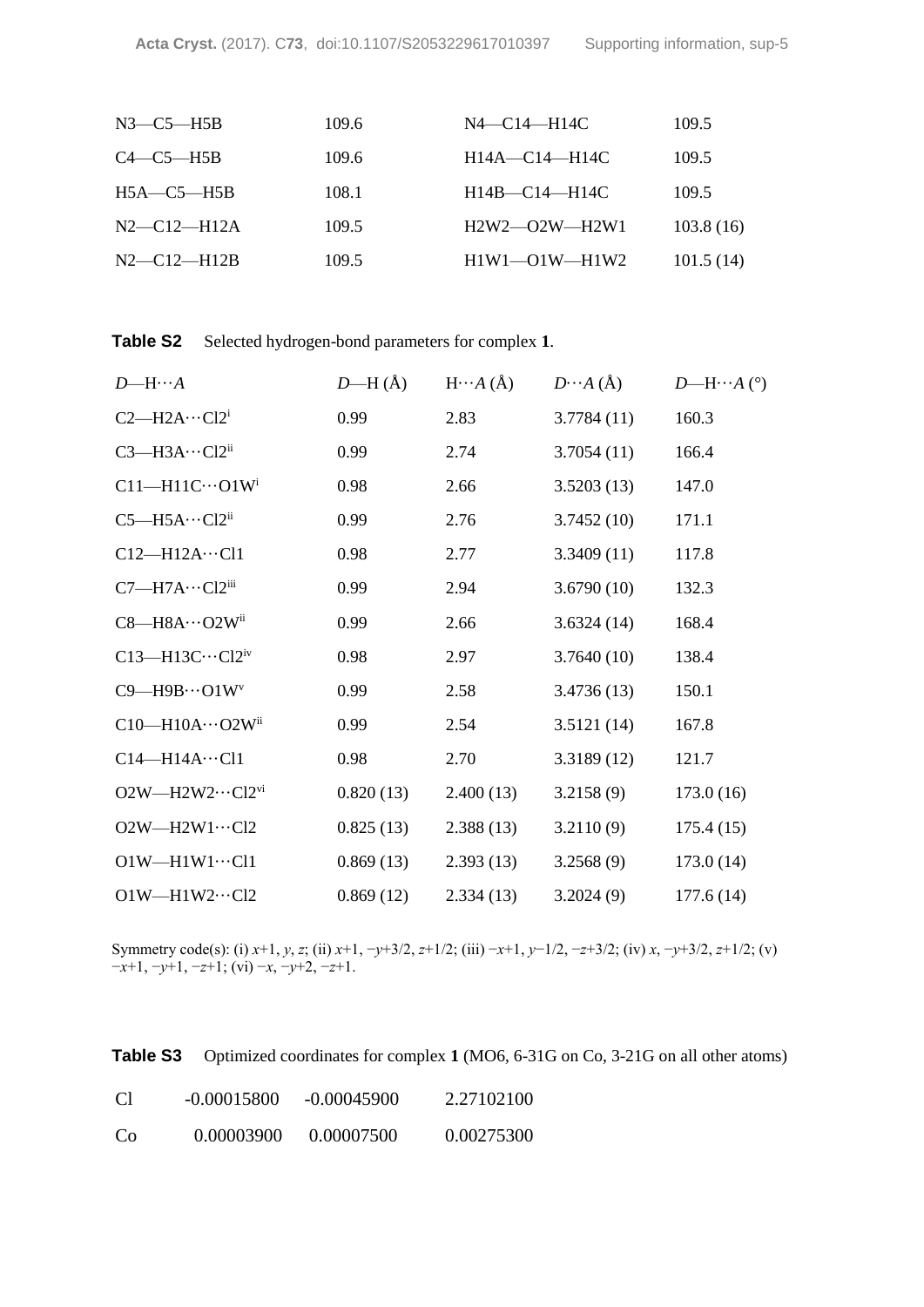| N              | $-1.08108000$ | -1.81891200   | $-0.32410700$ |
|----------------|---------------|---------------|---------------|
| $\mathcal{C}$  | -2.05823700   | $-1.57029200$ | $-1.44754900$ |
| H              | $-2.54569200$ | -2.53093200   | $-1.68638700$ |
| H              | $-1.44570100$ | -1.23870200   | -2.30298300   |
| $\mathbf C$    | $-3.11170000$ | $-0.49921900$ | $-1.16952000$ |
| H              | -3.70874900   | $-0.73224800$ | $-0.27921300$ |
| H              | -3.81368900   | $-0.53672400$ | $-2.01660200$ |
| $\mathcal{C}$  | $-2.56884200$ | 0.93292300    | $-1.12940700$ |
| H              | $-1.89198200$ | 1.07128300    | -1.98583500   |
| H              | $-3.40412200$ | 1.65195100    | -1.19406300   |
| $\mathbf C$    | $-1.77611800$ | $-2.46427800$ | 0.83761700    |
| H              | -2.48832500   | $-1.76244100$ | 1.27697700    |
| H              | $-1.04649300$ | -2.72419800   | 1.60892200    |
| H              | $-2.30669100$ | -3.36953400   | 0.50481900    |
| N              | -1.78383500   | 1.26000200    | 0.11947100    |
| $\mathcal{C}$  | $-1.23500900$ | 2.66243200    | 0.03289200    |
| H              | $-0.99303100$ | 2.97451400    | 1.05610000    |
| H              | $-2.01511700$ | 3.33832300    | $-0.35304000$ |
| $\overline{C}$ | $-0.00155700$ | 2.73035200    | $-0.84978500$ |
| H              | $-0.24009300$ | 2.38769600    | $-1.86507200$ |
| H              | 0.38156400    | 3.76180800    | $-0.89806900$ |
| $\mathsf{C}$   | $-2.71350700$ | 1.21417400    | 1.30034700    |
| H              | $-2.18002100$ | 1.54713200    | 2.19320900    |
| H              | -3.05314700   | 0.19089000    | 1.46962100    |
| H              | $-3.58144300$ | 1.86572300    | 1.11428800    |
| N              | 1.08092200    | 1.81889800    | $-0.32389300$ |
| $\mathcal{C}$  | 2.05825300    | 1.57055800    | -1.44724900   |
| H              | 2.54570700    | 2.53128100    | $-1.68574500$ |
| H              | 1.44585200    | 1.23919500    | -2.30288100   |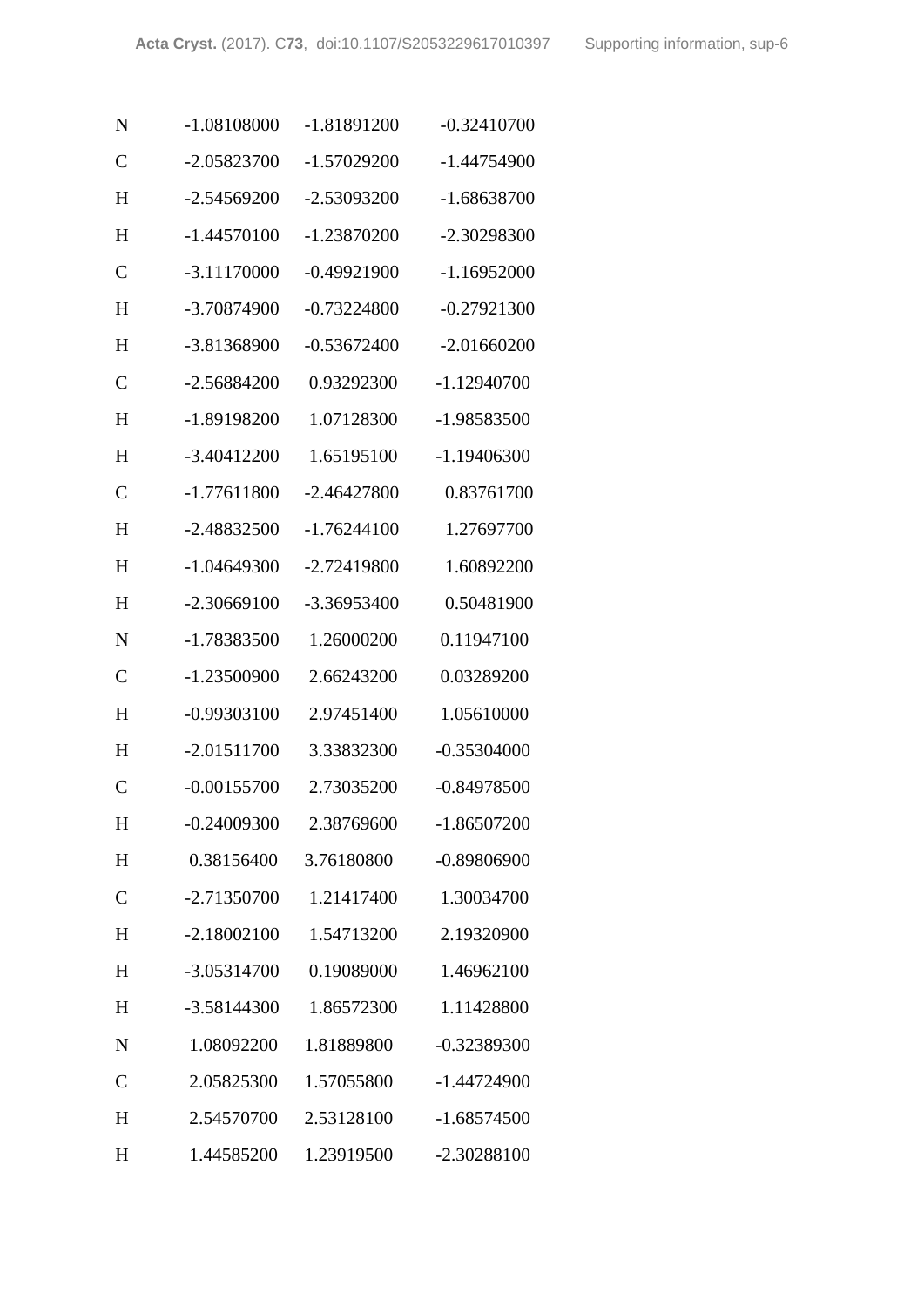| $\mathbf C$    | 3.11178600    | 0.49948900    | $-1.16944200$ |
|----------------|---------------|---------------|---------------|
| H              | 3.81368500    | 0.53718600    | $-2.01658900$ |
| H              | 3.70892600    | 0.73242300    | $-0.27917400$ |
| $\mathcal{C}$  | 2.56900700    | $-0.93267800$ | $-1.12948100$ |
| H              | 1.89216800    | $-1.07094900$ | -1.98593300   |
| H              | 3.40429700    | $-1.65168000$ | $-1.19420500$ |
| $\overline{C}$ | 1.77584800    | 2.46382300    | 0.83815000    |
| H              | 2.48768600    | 1.76169700    | 1.27766500    |
| H              | 1.04608400    | 2.72392400    | 1.60926400    |
| H              | 2.30679700    | 3.36897400    | 0.50563900    |
| N              | 1.78396800    | $-1.25982000$ | 0.11935300    |
| $\mathcal{C}$  | 1.23499100    | $-2.66220700$ | 0.03268400    |
| H              | 0.99286300    | $-2.97421900$ | 1.05586900    |
| H              | 2.01510600    | -3.33815400   | $-0.35314300$ |
| $\mathcal{C}$  | 0.00163300    | $-2.73009600$ | $-0.85009600$ |
| H              | 0.24019300    | $-2.38716900$ | $-1.86527700$ |
| H              | $-0.38130600$ | $-3.76162400$ | $-0.89864700$ |
| $\overline{C}$ | 2.71367300    | $-1.21436100$ | 1.30023300    |
| H              | 2.17991500    | $-1.54670900$ | 2.19316200    |
| H              | 3.05408500    | $-0.19127300$ | 1.46919500    |

**Table S4** Calculated energies used to determine the theoretical ground state configuration.

| Functional      | <b>Basis Set</b>      | Energy of     | Energy of     | Energy     |
|-----------------|-----------------------|---------------|---------------|------------|
|                 | (M, all other atoms)  | $S=3/2$ State | $S=1/2$ State | Difference |
|                 |                       | (kcal/mol)    | (kcal/mol)    | (kcal/mol) |
| M06             | 6-31G, 3-21G          | $-1636363.3$  | $-1636351.9$  | $-11.4$    |
| M <sub>06</sub> | $6-311G(d), 6-31G(d)$ | $-1640238.6$  | $-1640225.9$  | $-12.7$    |
| M <sub>06</sub> | def2tzvpp, def2(svp)  | $-1639884.1$  | $-1639870.0$  | $-14.1$    |